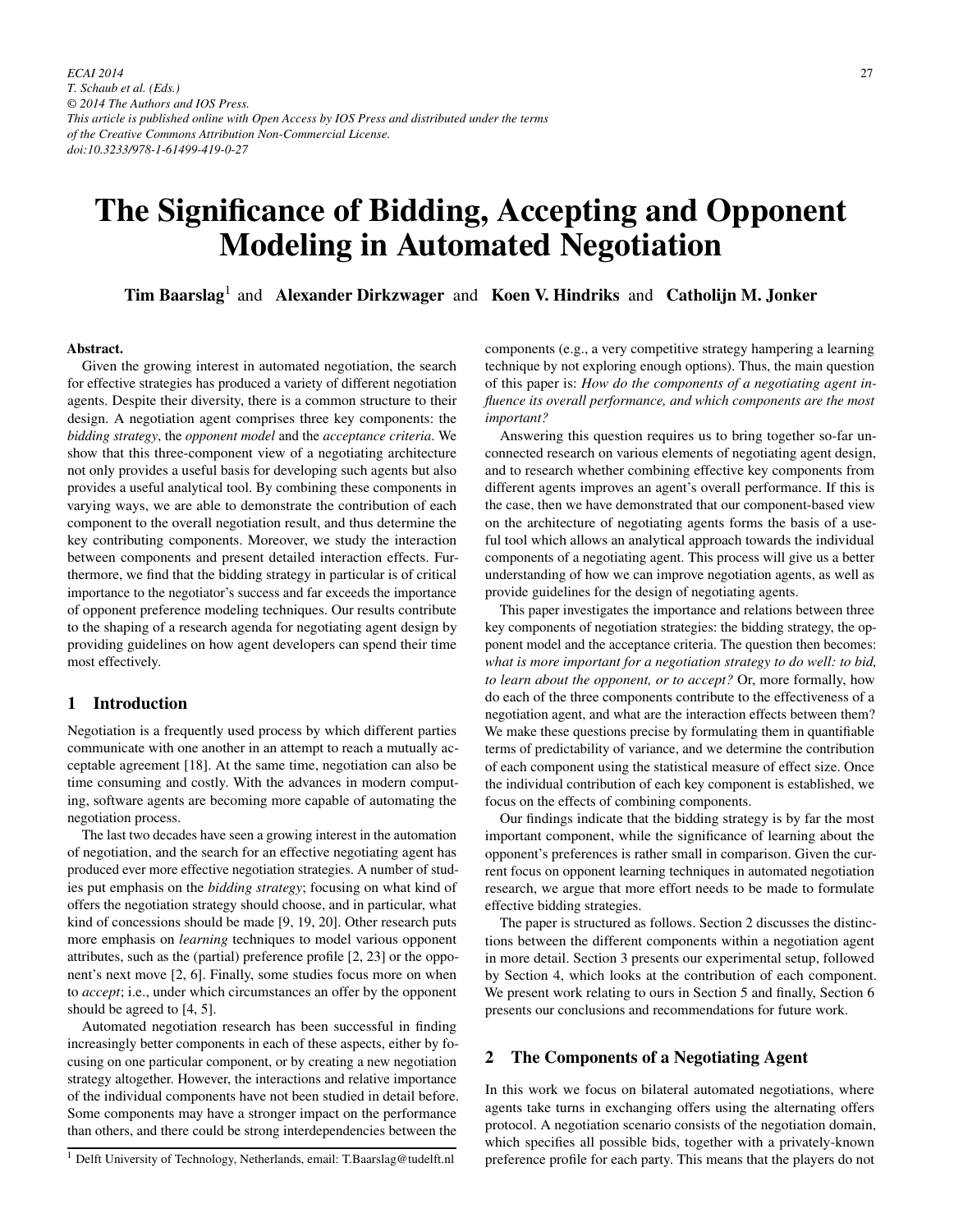have access to the preferences of the opponent; however, the players can attempt to learn them during the negotiation encounter. The agents seek to reach an agreement while at the same time aiming to maximize their own utility. We assume a common discrete time line as in [21], with a deadline after a specified number of rounds. Both agents receive utility 0 if they do not succeed in reaching an agreement in time.

There is a wide variety of currently existing agent strategies for the above setting, such as the time dependent tactics [9], the behavior dependent tactics such as *Absolute* and *Relative Tit for Tat* [9], and strategies from the Automated Negotiating Agents Competition (ANAC) [2], which is a yearly international competition for negotiation agents. Despite this diversity, there is some common structure to the overall design of the agents. For example, every agent decides whether the opponent's offer is acceptable, and if not, what offer should be proposed instead. In addition, when the agent decides on the counter-offer, it considers its own utility, but it usually also takes the opponent's utility into account. We use the classification given in [3] to distinguish three different types of behavior, which can be considered to be the basic components of a negotiation strategy:

1. Bidding strategy (BS). At each turn, the *bidding strategy* determines the counter offer by first generating a set of bids *B*, depending on factors such as the negotiation history (i.e., the previous offers by the opponent), a target threshold, time, and so on. Note that during this stage, the agent only considers what concessions it deems appropriate given its own preferences. The *bidding strategy* may use the *opponent model* (if present) to select a bid from *B* by taking the opponent's utility into account.

Input: *opponent utility of bids, negotiation history*. Output: *provisional upcoming bid* ω.

2. Opponent model (OM). An *opponent model* uses learning techniques to learn the opponent's attributes. We focus primarily on preference learning techniques (i.e., models of the opponent's preferences), but the agent may use this information to learn other attributes as well (e.g., predicting the opponent's strategy). Input: *set of bids B, negotiation history*.

Output: *estimated opponent utility of the bids in B*.

3. Acceptance Criteria (AC). The *acceptance criteria* decide whether the opponent's offer should be accepted. If the opponent's bid is not accepted, the bid generated by the bidding strategy is offered instead.

Input: *provisional upcoming bid* ω*, negotiation history*. Output: *accept, or send out the upcoming bid* ω.

To better understand how the different components work together, we might view the negotiation process as a search problem, where the negotiation strategy explores the outcome space for a contract that both parties are willing to agree upon (Figure 1). The bidding strategy controls the rate of concession by setting the *target utility range*, which determines the general location of the offer in the outcome space according to the agent's own utility. The opponent model can restrict this area even further, by refining the possible offers to bids that are near the Pareto frontier, and hence are the *best outcomes for the opponent*. Finally, the acceptance criteria define the area that consists of all *acceptable outcomes*, depending on the jump the agent is willing to make towards the opponent in order to reach an agreement.

## 3 Experiments

To analyze the relative importance and interactions of each strategy component, we require a wide array of tactics and techniques for



Figure 1. The bidding strategy sets a certain target utility range, which is a subset of all acceptable outcomes. From these outcomes, the opponent model selects the offers that are also good for the opponent.

every component. As we cannot possibly explore the entire space of all possible components, we need a representative selection for every component, ranging from baseline techniques to state of the art techniques. For every component, we aimed to select many variants, given that they were designed for a negotiation setting consistent with ours, with publicly available code, and generic enough so that we could freely interchange them with arbitrary other components. To ensure as much variety as possible, we aimed to include components designed by various research teams.

Our range of components are shown in Table 2. We selected 11 different bidding strategies in total. We selected state of the art bidding strategies from the top three strategies of the ANAC 2011 and 2012 competitions, and as baseline bidding tactics, we included the timedependent tactics *Boulware* (with concession rate *e* = 0.2), *Conceder Linear* ( $e = 1$ ), and *Conceder* ( $e = 2$ ) taken from [9] and behaviordependent strategies such as *Nice Tit for Tat*, *Absolute Tit for Tat* [2] and *Relative Tit for Tat* [9].

All bidding strategies were combined with six different opponent models. We selected five state of the art opponent models from ANAC that we could freely combine with arbitrary bidding strategies. To ensure a fair representation of OM's, we selected from two main categories; *Bayesian models*, which use Bayesian learning techniques to create and update a model of the opponent's preference profile [23] and *Frequency models*, which keep track of how often certain items are requested by the opponent. As a baseline, we chose *No Model*, which selects bids for the opponent at random.

For the acceptance criteria, we selected a number of sophisticated strategies from top ANAC agents, together with simple baseline acceptance policies, such as the very simple acceptance criterion *Constant*(*c*) ( $c \in \{0.6, 0.7, 0.8, 0.9\}$ ), which accepts exactly when the utility of the opponent's offer is higher than a constant threshold *c*, and *Next*( $\alpha, \beta$ ) ( $\alpha \in \{1.0, 1.1, 1.2\}, \beta \in \{0.0.1, 0.2\}$ ), which accepts when  $\alpha \cdot u' + \beta \geq u$ , where *u* is the utility of the bid that is ready to be sent out and  $u'$  is the utility of the opponent's offer.

For our opponent pool, we needed to make a selection of agents to make running the experiment feasible. We selected a representative set of 7 agents, ranging from baseline strategies (*Boulware* and *Conceder Linear*) to some of the top performing agents from the ANAC competitions (the top 2 agents from ANAC 2011: *Hard-Headed* and *Gahboninho* [2], and number 1 and 3 from ANAC 2012: *CUHKAgent* [12] and *The Negotiator Reloaded*).

The negotiation scenarios were chosen on the basis of the following characteristics: *domain size* (number of possible bids), *bid distribution* (average distance of all bids to the nearest Pareto-optimal bid), and the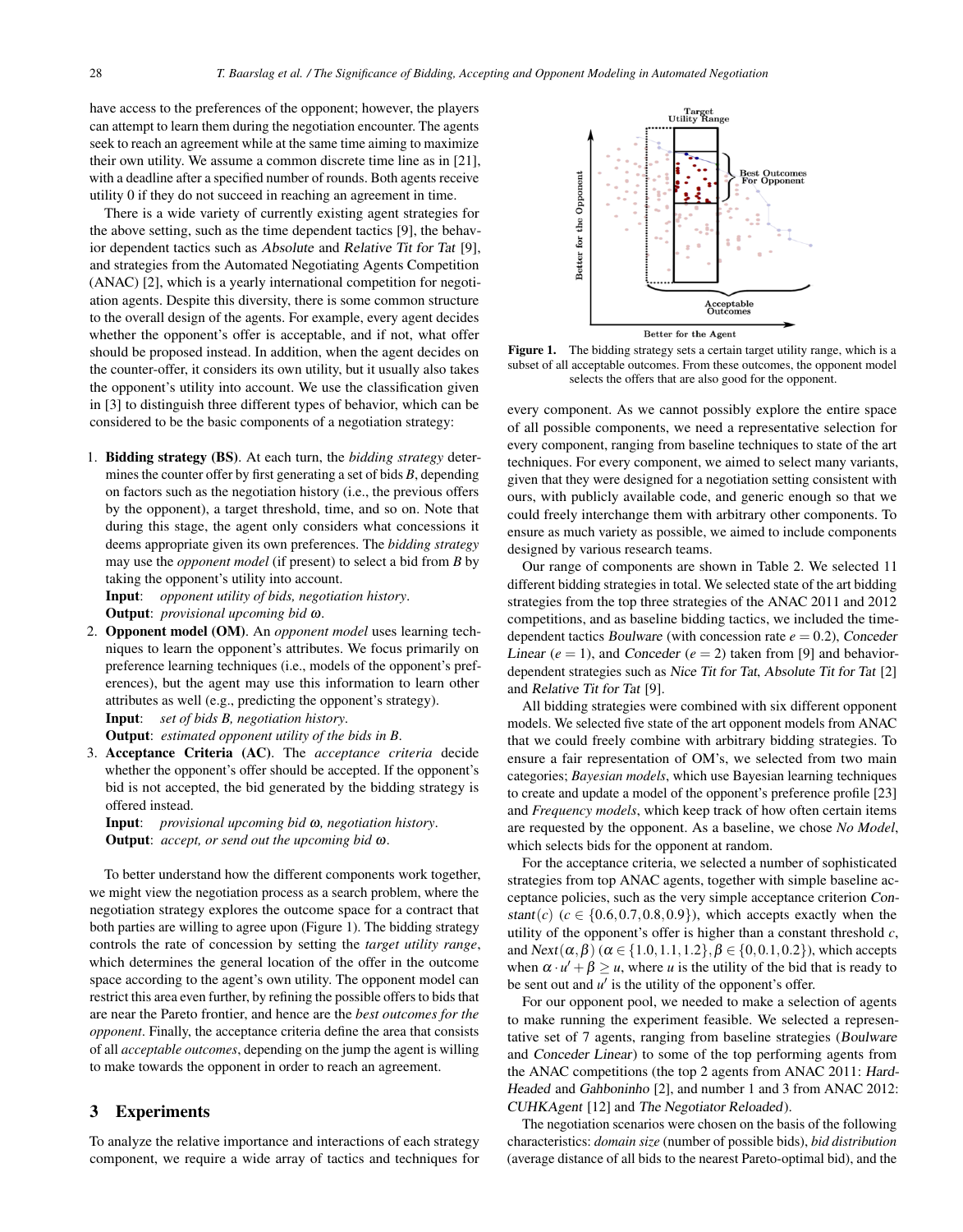*opposition of the domain* (the distance from the Kalai-Smorodinsky point to complete satisfaction). We picked 5 well-known negotiation scenarios used in ANAC such that every characteristic varies between *high*, *medium* and *low* (see Table 1).

| <b>Scenario name</b>  | <b>Size</b> |        | Bid distrib. |        | <b>Opposition</b> |        |
|-----------------------|-------------|--------|--------------|--------|-------------------|--------|
| ADG [2]               | 15625       | (med.) | 0.136        | (low)  | 0.095             | (low)  |
| Grocery [2]           | 1600        | (med.) | 0.492        | (high) | 0.191             | (med.) |
| $It ex-Cypress$ [4]   | 180         | (low)  | 0.222        | (med.) | 0.431             | (high) |
| Laptop <sup>[2]</sup> | 27          | (low)  | 0.295        | (med.) | 0.178             | (med.) |
| Travel [4]            | 188160      | (high) | 0.416        | (high) | 0.230             | (med.) |

Table 1. Characteristics of the negotiation scenarios.

We created a large number of negotiation agents by combining all components into full negotiation agents; i.e., we created a pool of 11 bidding strategies  $\times$  6 opponent models  $\times$  24 acceptance criteria, which amounts to 1584 negotiation agents in total.<sup>2</sup> We let all of them play against the 7 opponents in each scenario listed in Table 1, and we kept track of their obtained utility in every negotiation session. To run our tournament we used the GENIUS framework [17], which is a well-established negotiation environment where automated agents can negotiate in a bilateral multi-issue negotiation setting. Since not all the negotiation strategies are deterministic, the tournament setup was run 5 times in order to reduce the amount of variance in the data, resulting in 277200 negotiation sessions in total.

| <b>Bidding, Opponent Modeling, and Accepting Components</b> |                            |  |  |  |
|-------------------------------------------------------------|----------------------------|--|--|--|
| <b>Bidding Strategy</b>                                     | <b>Acceptance Criteria</b> |  |  |  |
| <b>CUHK</b> Agent                                           | Agent $K2$ [2]             |  |  |  |
| HardHeaded [2]                                              | $A$ gent $LG$              |  |  |  |
| The Negotiator Reloaded                                     | AgentMR                    |  |  |  |
| IAMhaggler2012                                              | <b>BOA</b> Constrictor     |  |  |  |
| AgentLG                                                     | BRAMAgent2 [2]             |  |  |  |
| Nice Tit For Tat [2]                                        | Constant(c)                |  |  |  |
| Time-dependent tactics [9]                                  | HardHeaded [2]             |  |  |  |
| Absolute Tit For Tat [9]                                    | IAMhaggler2012             |  |  |  |
| Relative Tit For Tat [9]                                    | $Next(\alpha, \beta)$      |  |  |  |
|                                                             | Nice Tit For Tat [2]       |  |  |  |
| <b>Opponent Model</b>                                       | <b>OMAC</b> Agent          |  |  |  |
| Agent Smith (Frequency) [4]                                 | The Fawkes                 |  |  |  |
| HardHeaded (Frequency) [2]                                  | The Negotiator [2]         |  |  |  |
| <i><b>IAMhaggler</b></i> (Bayesian) [2]                     | The Negotiator Reloaded    |  |  |  |
| <b>NASH</b> Agent (Frequency)                               |                            |  |  |  |
| The Negotiator Reloaded (Bayesian)                          |                            |  |  |  |
| No Model                                                    |                            |  |  |  |

Table 2. All negotiation strategy components used in experimental setup.

# 4 Measuring the Contribution of Strategy Components

To determine the importance of a particular agent component in relation to another, and to measure the interactions between them, we use the notion of *effect size*. The effect size is a statistical measure to quantify the amount of difference between various controlled variables and measures their effect on the dependent variable, which in our case is the average outcome utility of the agent. In this way, the effect size expresses *how* significant or important a variable is [7]. This goes beyond the question of *whether* a specific variable is significant or important, which can be answered with standard statistical significance testing. We use the relative proportion of variation, known as the  $\eta^2$ 

measure. The  $\eta^2$  measure rates the variance that a variable introduces using the *Sum of Squares*. The *Total Sum of Squares* (*SSTotal*) expresses the total dispersion of all data points; i.e., the total variance found within the data, which can be calculated from the differences between the data points  $x_i$  and the total mean  $\bar{x}$ :

$$
SS_{Total} = \sum_{i=1}^{n} (x_i - \bar{x})^2.
$$
 (1)

The *Sum of Squares Between Groups*  $(SS_b)$  determines the variance between the different *groups* and is calculated as follows:

$$
SS_b = \sum_{j=1}^{|G|} n_j (\bar{x}_j - \bar{x})^2,
$$
 (2)

where the  $\bar{x}_i$  represents the group mean, |*G*| represents the number of groups and  $n_j$  is the number of data points in group *j*.

To calculate the  $\eta^2$  value for each variable *i*, we use equation (3), where  $SS_{h^i}$  is the sum of squares between groups for variable *i*:

$$
\eta_i^2 = \frac{SS_{b^i}}{SS_{Total}}\tag{3}
$$

To determine the contribution of each component, we calculated the  $\eta^2$  of our three components, using as input the utilities of all component combinations averaged over all the runs, domains and opponents. The calculated  $\eta^2$  values are presented in Table 3 and visualized in Figure 2.



Figure 2. Visual representation of the contribution of components

|                                 |                | <b>Standard Deviation</b> |                |                  |
|---------------------------------|----------------|---------------------------|----------------|------------------|
| Component                       | n <sup>2</sup> | <b>Runs</b>               | <b>Domains</b> | <b>Opponents</b> |
| <b>Bidding Strategy (BS)</b>    | 0.582          | 0.003                     | 0.118          | 0.163            |
| <b>Opponent Model (OM)</b>      | 0.035          | 0.002                     | 0.020          | 0.037            |
| <b>Acceptance Criteria (AC)</b> | 0.118          | 0.003                     | 0.121          | 0.071            |
| $BS * AC$                       | 0.114          | 0.003                     | 0.023          | 0.082            |
| $OM*AC$                         | 0.014          | 0.001                     | 0.011          | 0.016            |
| BS * OM                         | 0.085          | 0.004                     | 0.040          | 0.040            |
| $BS * OM * AC$                  | 0.051          | 0.002                     | 0.037          | 0.051            |

**Table 3.** The  $\eta^2$  measure for every component and the standard deviation of  $\eta^2$  over the different runs, domains and opponents.

<sup>2</sup> Note that this set also includes already existing agents such as *HardHeaded* and *The Negotiator Reloaded*, since their components occur in all three groups.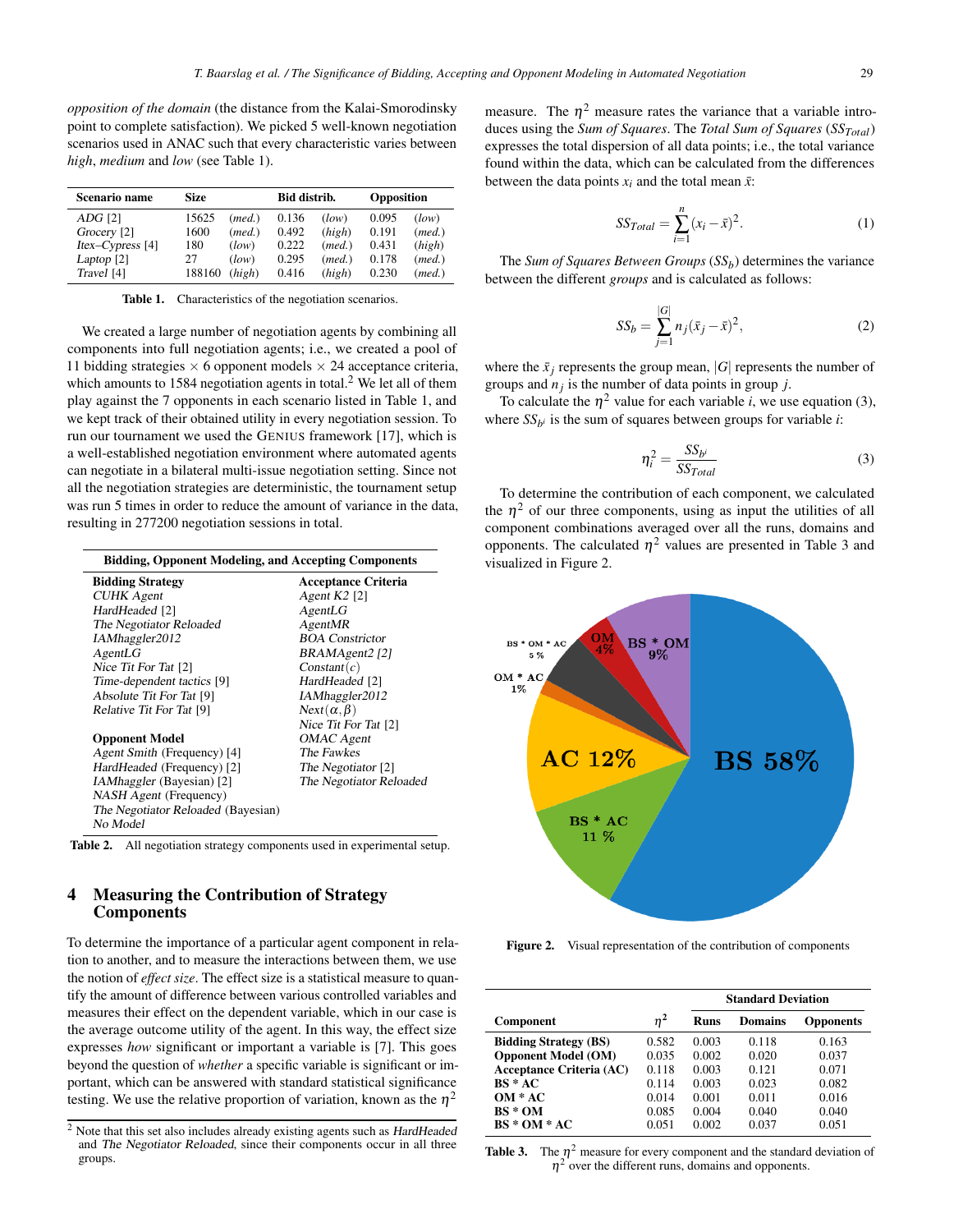From the calculated contributions, we can observe that the BS is by far the most important component, accounting for 58% of the variation in the negotiation strategy's performance, which is significantly higher (*one-tailed t-test*,  $p < 0.01$ ) than the other components. Recall that the BS controls the concession speed of the agent, thereby managing the rate with which it moves towards the opponent according to its own utility. This is expected to have a huge impact on the final outcome, as it determines the subset of the outcome space an agreement can possibly be made in. We can also observe that the variance of the BS contribution is rather high, especially with respect to the opponent pool; this is explored further in Section 4.1.

Note that our method allows us to express the effectiveness of a specific choice for any given strategy component. For example, we can fix the bidding strategy to *CUHK Agent*, and calculate its average obtained utility when combined with all OM's and AC's and then compare this with the average utility of another choice of the BS, for example *Conceder*. In fact, the difference in this case is particularly large, because using this method, *CUHK Agent* (bidding strategy of winner of ANAC 2012) obtains the highest score of 0.79, while *Conceder* (a baseline bidding strategy) has the lowest score of 0.63. Such a utility difference means the difference between place 1 and place 8 in ANAC 2012, which gives a good indication of how important the bidding strategy is.

The second most important component is the AC, with a contribution of 12%, which is significantly (*one-tailed t-test*, *p* < 0.01) higher than the OM. Also in this case, the baseline AC's (e.g., *Constant*(*c*) and  $Next(\alpha, \beta)$ ) obtain the lowest scores (0.65), while state of the art AC's from the top ANAC agents score highest (0.75). The contribution of the AC's still comes out low because these are only the extreme scores, and most AC scores are clustered around the group average (0.71).

Finally, the OM makes a surprisingly small contribution to the performance of a negotiation strategy, accounting for only 4% of the explained variance. There is only a small difference between using *No Model* (0.69) and any of the state of the art models (0.72). This is still a significant difference and could make the difference between place 1 and place 5 in ANAC 2012. However, there is almost no difference between the learning methods themselves, which indicates that once an agent employs a reasonable opponent model, there is not much more to gain after that.

#### 4.1 The Influence of the Opponent

Table 3 also presents the standard deviation of  $\eta^2$  over the runs, domains and opponents for each of the components. This gives an indication of how much an additional run, domain or opponent would affect the average contribution of each component. Adding more runs will have little effect on the components' contribution, but the same cannot be said for the domains and opponents, which both have high standard deviations, especially for the BS and AC, which indicates that these components highly interact with the domain and opponent.

The opponent is the most important source of variance when considering component contribution. We take a closer look at this phenomenon by focusing on the subset of opponents that employ timedependent tactics, comparing the  $\eta^2$  values when negotiating against each of them. The advantage of focusing on the time-dependent opponents is that they are from the same family of tactics, so that only one factor is altered between the different opponents, namely the rate at which they concede. To get a more complete picture, we add two more time-dependent tactics to our opponent pool, namely *Extreme Boulware* ( $e = 0.02$ ) and *Extreme Conceder* ( $e = 5$ ).



**Figure 3.** The  $\eta^2$  values of all components against different time-dependent opponents.

The  $\eta^2$  values are presented in Figure 3. They show a clear trend for the contribution of the strategy components. As the value of *e* increases (raising the cooperativeness of the opponent) the contribution of the BS decreases dramatically, from 77% to 42%. Through closer inspection of the negotiation dynamics between the agents, we are able to explain this trend.

When the opponent concedes very little, it is up to the BS of the agent to yield to the opponent to avoid the consequences of no agreement. This places a lot of importance on the BS, because the speed at which the agent concedes dictates the agreement that will be reached, hence its large  $\eta^2$  value. In these situations, the importance of having an effective OM is at its peak, since it is both more challenging to achieve an acceptable outcome and it is harder to learn the opponent's preferences. Also, when an opponent makes very small concessions, the offers differ very little in utility. This makes the role of the AC less important, because the moment the agreement is reached is not as significant. On the other hand, when the opponent is very cooperative, the choice between accepting and waiting for more concessions can make a big difference in the achieved outcome. Therefore, the AC of the agent and the BS of the opponent will primarily dictate the meeting point between the two agents. This is why, as the opponent concedes more, the contribution of the AC increases from 5% to 47% at the cost of the BS.

## 4.2 Interaction Effects

Agent components do not perform their function in isolation. First of all, they interact with each other: for example, a learning method may be far less effective when the bidding strategy does not select enough 'exploratory offers' to learn more about the opponent's preferences. There are also interaction effects with the environment, such as the negotiation domain (e.g., learning about the opponent may be harder in big contract spaces), and the opponent (e.g., a good acceptance strategy is more important when the opponent is likely to make attractive offers).

The presence of these interactions requires a more thorough analysis, because the impact of one component can depend on the level of another. We denote interaction effects as  $C_1 * C_2$ , where  $C_i$  represents a component. The term *interaction effect* is used to quantify the effects of the interactions between the components. To determine the  $\eta^2$  for an interaction we need to calculate the  $SS_bC_1 * C_2$  as follows: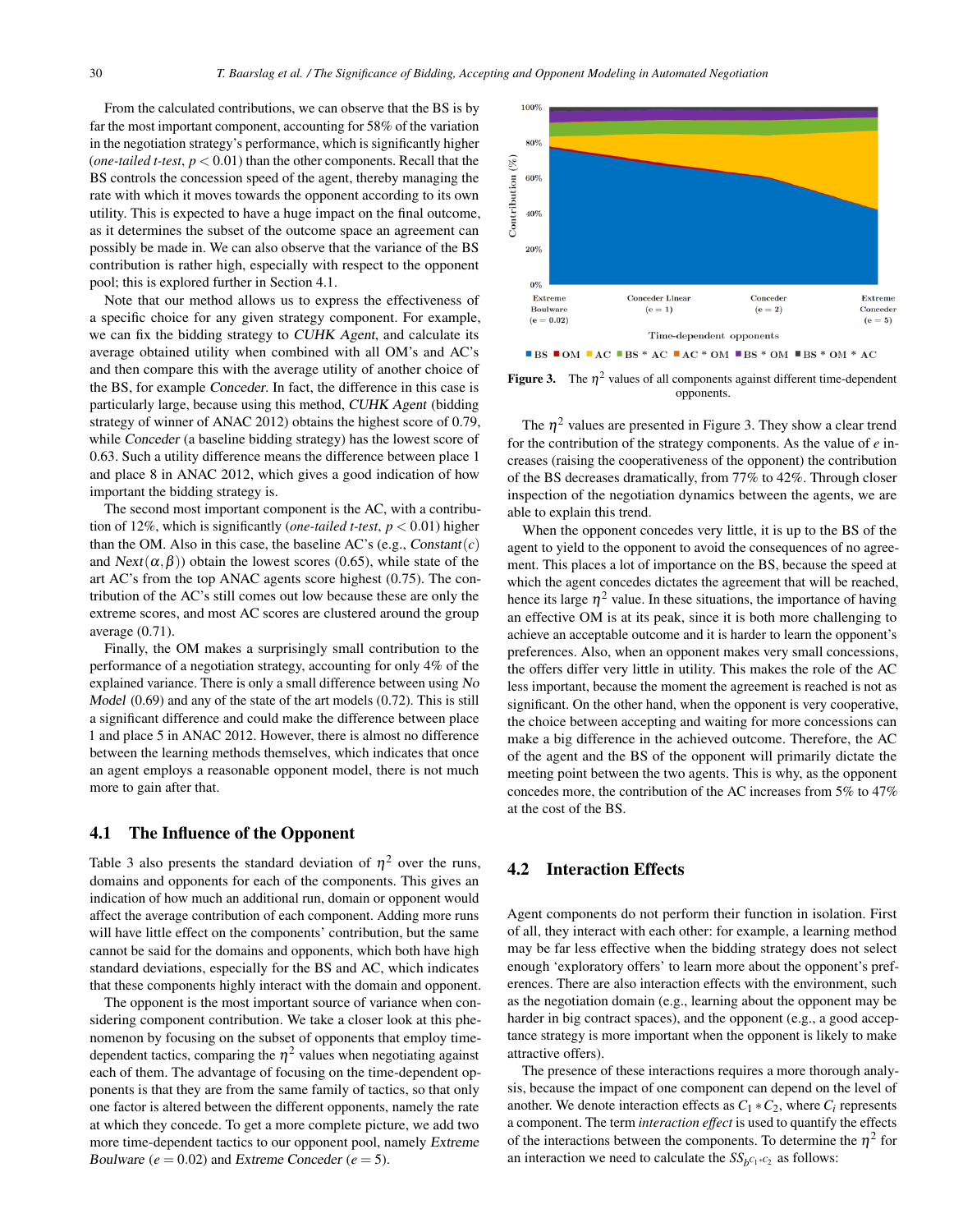$$
SS_{b^{C_1+C_2}} = \sum_{i=1}^{|C_1|} \sum_{j=1}^{|C_2|} (x_{ij} - \bar{x}_{i} - \bar{x}_{j} + \bar{x})^2
$$
(4)

This is then divided by  $SS_{Total}$  to determine the  $\eta^2$  value for the interaction. The component interaction effects are listed at the bottom of Table 3.

There are two important interactions that deserve some attention. One is the interaction between the bidding strategy and the acceptance criteria (*BS* ∗*AC*), which is the highest interaction effect of 11%. The BS and AC can be viewed as two simultaneous processes that can each result in a potential agreement. One process consists of offering bids that are appealing to the opponent in the hope that it will be accepted (BS), the other consists of receiving offers from the opponent and deciding whether these should be accepted or not (AC). These two components complement each other, as a good AC can compensate for a bad performing BS by accepting bids from the opponent, while a good BS can compensate for a bad AC by offering enticing counter bids.

Another important interaction is between the bidding strategy and the opponent model (*BS* ∗*OM*), which, with 9%, is the second highest interaction effect. The OM directly influences the BS by aiding it in offering bids that are appealing to the opponent, thereby improving the chances of an agreement. Conversely, the effectiveness of an OM depends on the BS. Should the BS not use the OM to its full potential, then its effectiveness will be diminished. For example, *BRAM Agent* [11], a participant of ANAC 2011, presents the OM with only a small selection of bids, combining only the ten most recent offers of the opponent, which reduces the effectiveness of the OM.

Interaction also exists between the acceptance criteria and the opponent model (*AC*∗*OM*); however, this contribution is rather small (1%). This is because the purpose of the OM is to model the opponent's attributes, while the AC typically acts according to the agent's own utility.

There are also three way interactions involving all three strategy components (*BS* ∗ *OM* ∗*AC*), which account for 5% of the variance (calculated analogously to equation (4)). For example, there are agents that not only use the OM to determine the best bid to offer to the opponent, but also use to determine their target utility. More sophisticated AC's make use of this target utility and are thus also affected by the OM, causing a three way interaction.

# 4.3 Combining the Best Components

Given the interaction effects between the different components, it is not immediately clear whether combining the best components together result in the most effective negotiation strategy. To test this, we used the *Jenks Natural Break Algorithm* [14] to divide each of the three components listed in Table 2 into three different performance groups (*High*, *Medium*, and *Low*). We combined these groups into 27 agent sets, of which we then tested the average utility (see Table 4).

Our results show that the agent set that employed the best performing components in isolation (i.e., the agents that were comprised of components that were all in the *High* category) have the highest average utility, performing significantly better than all other agent groups (*one-tailed t-test*,  $p < 0.01$ ). This demonstrates that independently optimizing the individual components indeed is a feasible approach for developing negotiating agents. The agent group that used the worst performing components (*Low*, *Low*, *Low*) has the lowest average utility. The agent group (*Medium*, *Medium*, *Medium*) is found somewhere in the middle of the rankings, as expected.

| <b>Component Combinations</b> |        |        |            |                |
|-------------------------------|--------|--------|------------|----------------|
| BS                            | OМ     | AC     | Avg. Util. | <b>Std Dev</b> |
| High                          | High   | High   | 0.790      | 0.001          |
| Medium                        | Medium | Medium | 0.706      | 0.003          |
| Low                           | Low    | Low    | 0.608      | 0.001          |

| Table 4. | Rankings of three agent sets that were created by combining                       |  |
|----------|-----------------------------------------------------------------------------------|--|
|          | components with <i>High</i> , <i>Medium</i> and <i>Low</i> individual performance |  |

#### 5 Related Work

Combining different negotiation strategies is not a new idea, but as far as the authors are aware, studying the effects of a large group of state of the art negotiation components on the net performance of a negotiating agent is novel. For instance, Faratin et al. [9] analyze the performance of 'pure' negotiation tactics, considering them as components around which full strategies can be built. They discuss the possibility of linearly combining these pure tactics, but they do not investigate this any further.

Sierra et al. obtain promising results in [20] with a negotiation strategy that combines two components: a concession based strategy (either time-based or behavior-based [9]) that decreases a utility threshold to achieve an agreement, and a trade-off strategy [10] that searches for a satisfactory proposal. Our work differs with Sierra et al., as we consider a much wider array of agents of which we are able to not only change the bidding strategy, but also the opponent model and acceptance criteria.

Another negotiation strategy, proposed by Ilany and Gal approach this differently [13]; instead of combining different strategies during one negotiation session, they select the best strategy from a predefined set of agents, based on the characteristics of the domain. Through machine learning this agent is optimized to choose the best strategy for that particular domain. This work, combining existing strategies into one, is similar to our approach. However, we combine different generic *components* of existing strategies, instead of whole negotiating agents.

Some authors use genetic algorithms (GA) to automatically combine certain tactics or strategies. This approach is different to ours, however they do share certain traits, as they view a strategy consisting of different elements and combine them in order to produce a better performing strategy [19, 22]. For example, Matos et al. [19] use a set of baselines negotiation strategies which consist of time dependent, resource dependent and behavior dependent strategies [9] and combine them linearly with the help of GA. Tu et al. [22] on the other hand use *Finite State Machines* to represent strategies and uses GA to modify them as time passes. GA approaches also typically alter the parameters of a negotiation strategy in order to find the best strategy (e.g. Eymann [8]). In our work, we focus on agent components rather than parameters or strategies, and we also investigate their importance.

To be able to find the most important component we employ the statistical measure  $\eta^2$ . Other multivariate techniques such as *Principle Component Analysis* (PCA) and *Factor Analysis* are also often used to find important or significant variables in the observed data. They do this by reducing the amount of variables, extracting important information and expressing them as a new set of variables known as *principal components* and *factors* respectively [1, 15]. These new variables are a linear combination of the original variables where the first has the largest variance possible, the second the second largest variance, etc. From this it is possible to determine that the first variable is the most important followed by the second, etc. The difference between PCA and factor analysis is that the latter assumes that there